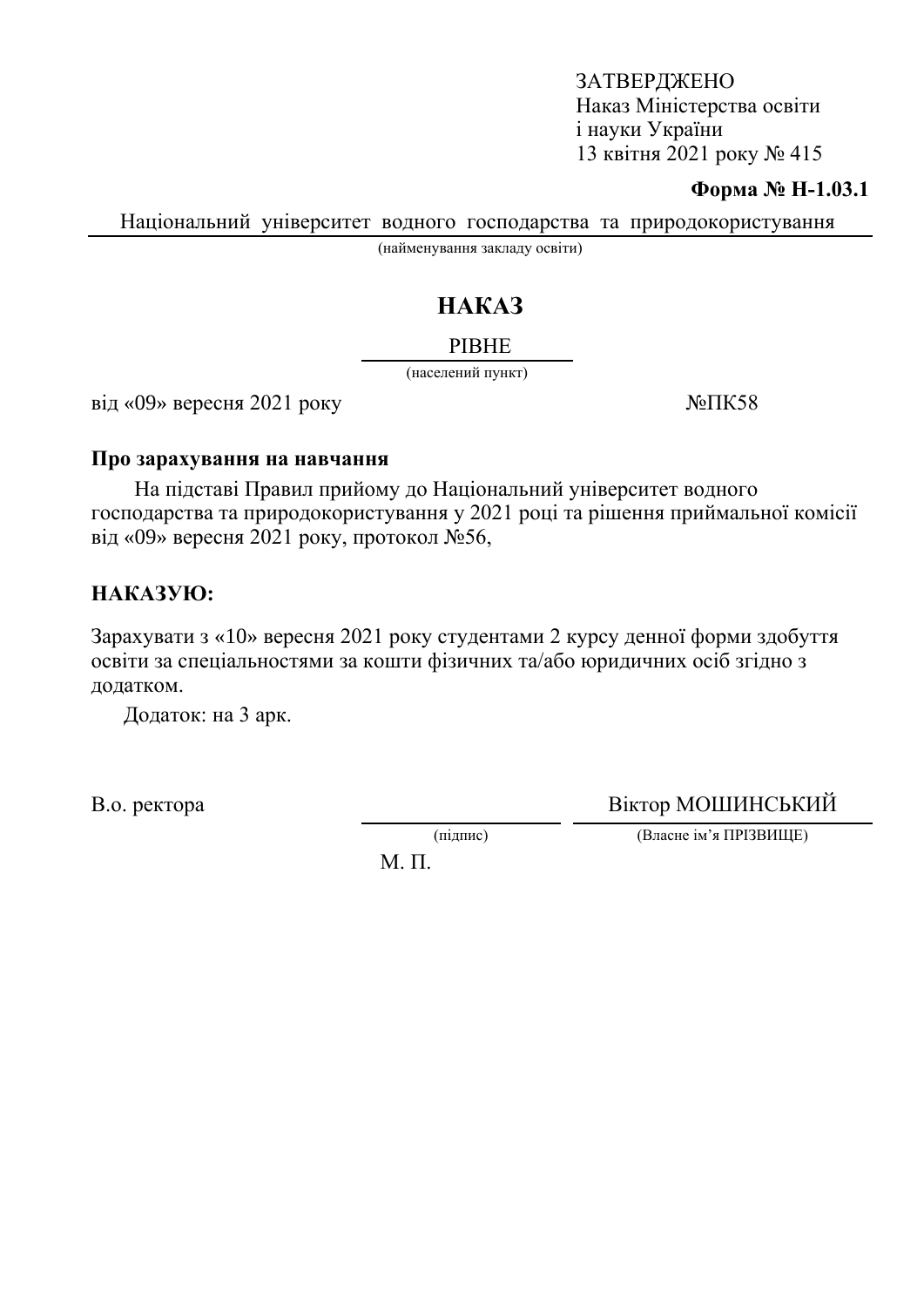## ЗАТВЕРДЖЕНО Наказ Міністерства освіти і науки України 13 квітня 2021 року № 415

# **Форма № Н-1.03.2**

| Міністерство освіти і науки України |                    |                                                 |           |          |                               | Національний університет<br>водного господарства та<br>природокористування                                                                        | Додаток до наказу від «09» вересня 2021 року<br>$N2 \Pi K58$                                                                                                   |                                                                   |                               |
|-------------------------------------|--------------------|-------------------------------------------------|-----------|----------|-------------------------------|---------------------------------------------------------------------------------------------------------------------------------------------------|----------------------------------------------------------------------------------------------------------------------------------------------------------------|-------------------------------------------------------------------|-------------------------------|
| 123 Комп'ютерна інженерія           |                    |                                                 |           | Державна |                               | Бакалавр                                                                                                                                          | кошти фізичних та/або<br>Денна<br>юридичних осіб                                                                                                               |                                                                   |                               |
| $\mathbb{H}$<br>ع                   | ДЕБО<br>заяви<br>٤ | B<br>осної пропозиції і<br>ЄДЕБО<br>конкур<br>≘ | прізвище  | ім'я     | по батькові (за<br>наявності) | номер, серія, дата видачі та<br>тип документа про освітній<br>(освітньо-кваліфікаційний)<br>рівень/ступінь, на основі<br>якого відбувається вступ | рік та номери<br>сертифікатів<br>зовнішнього<br>незалежного<br>оцінювання/<br>єдиного<br>вступного<br>іспиту/ єдиного<br>фахового<br>вступного<br>випробування | назва спеціалізацій,<br>освітніх програм в<br>межах спеціальності | $\overline{6a}$<br>конкурсний |
|                                     | 10264220 953721    |                                                 | Прядунець | Віталій  | Олександрович                 | 51981193 PB 10.07.2020<br>Свідоцтво про здобуття<br>повної загальної середньої<br>освіти                                                          |                                                                                                                                                                | Комп'ютерна<br>інженерія                                          | 173,000                       |

### Додаток до наказу про зарахування на навчання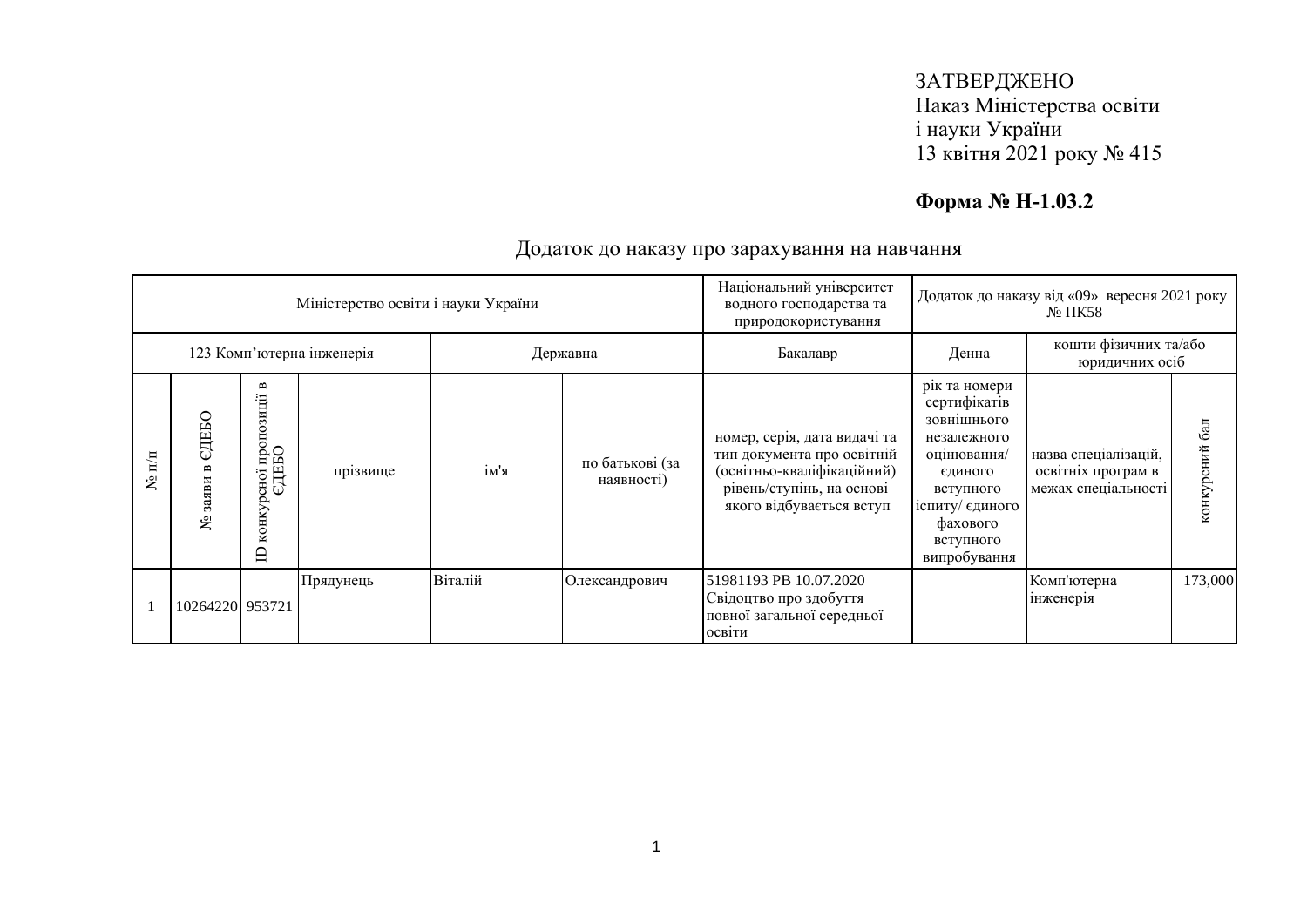## ЗАТВЕРДЖЕНО Наказ Міністерства освіти і науки України 13 квітня 2021 року № 415

# **Форма № Н-1.03.2**

| Міністерство освіти і науки України |                         |                                              |          |          | Національний університет<br>водного господарства та<br>природокористування | Додаток до наказу від «09» вересня 2021 року<br>$\mathbb{N}^{\circ}$ TIK58                                                                        |                                                                                                                                                                |                                                                   |                  |
|-------------------------------------|-------------------------|----------------------------------------------|----------|----------|----------------------------------------------------------------------------|---------------------------------------------------------------------------------------------------------------------------------------------------|----------------------------------------------------------------------------------------------------------------------------------------------------------------|-------------------------------------------------------------------|------------------|
| 227 Фізична терапія, ерготерапія    |                         |                                              |          | Державна |                                                                            | Бакалавр                                                                                                                                          | кошти фізичних та/або<br>Денна<br>юридичних осіб                                                                                                               |                                                                   |                  |
| $\overline{\mathbf{h}}$<br>g        | ДЕБО<br>ω<br>заяви<br>ع | B<br>сної пропозиції<br>ЄДЕБО<br>конкур<br>白 | прізвище | ім'я     | по батькові (за<br>наявності)                                              | номер, серія, дата видачі та<br>тип документа про освітній<br>(освітньо-кваліфікаційний)<br>рівень/ступінь, на основі<br>якого відбувається вступ | рік та номери<br>сертифікатів<br>зовнішнього<br>незалежного<br>оцінювання/<br>єдиного<br>вступного<br>іспиту/ єдиного<br>фахового<br>вступного<br>випробування | назва спеціалізацій,<br>освітніх програм в<br>межах спеціальності | 6a<br>конкурсний |
|                                     | 10263224 953055         |                                              | Юрчук    | Юрій     | Юрійович                                                                   | 51979286 PB 10.07.2020<br>Свідоцтво про здобуття<br>повної загальної середньої<br>освіти                                                          |                                                                                                                                                                | Фізична терапія,<br>ерготерапія                                   | 155,000          |

### Додаток до наказу про зарахування на навчання